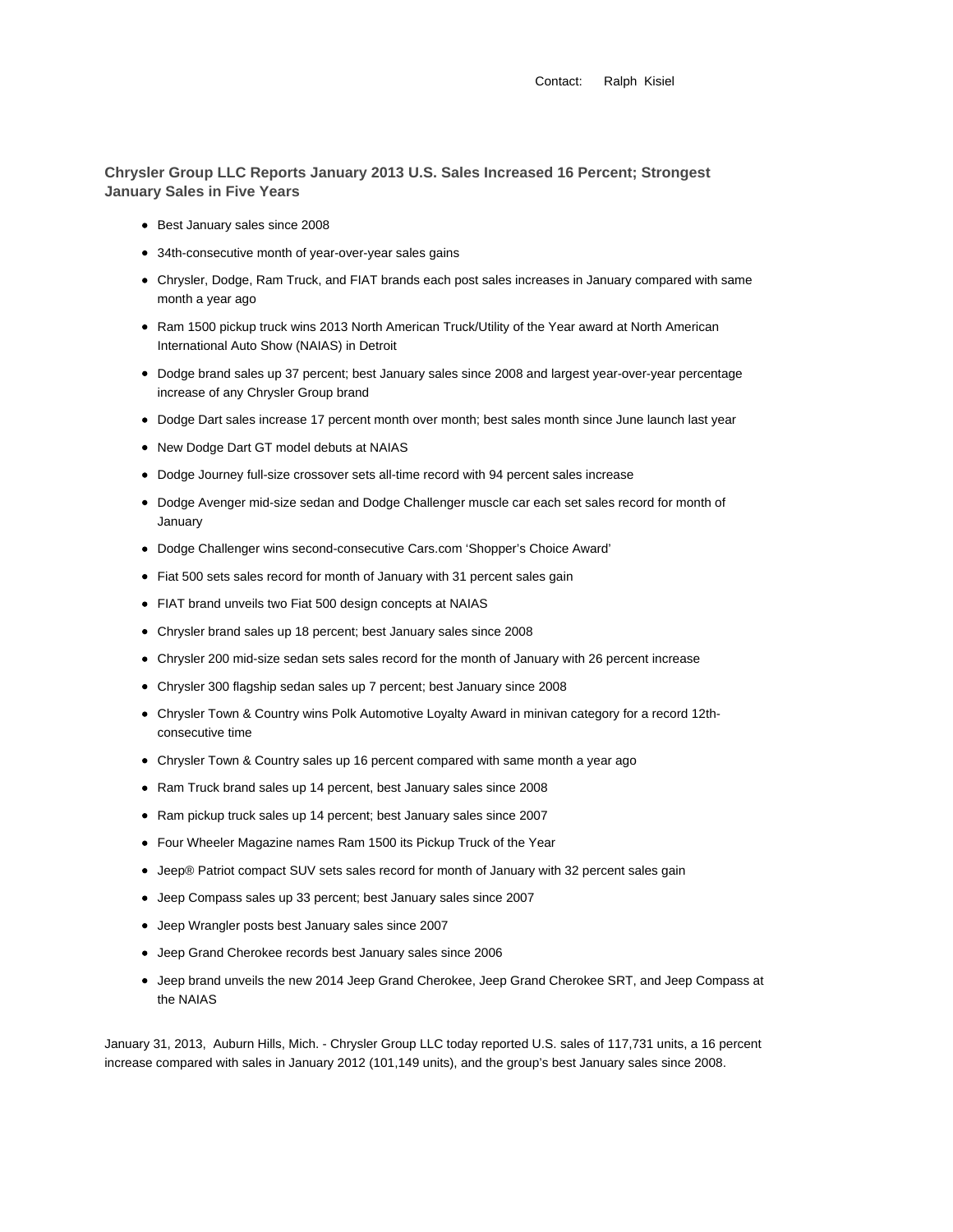The Chrysler, Dodge, Ram Truck and FIAT brands each posted year-over-year sales gains in January compared with the same month last year. The Dodge brand's 37 percent increase was the largest sales gain of any Chrysler Group brand in January. Chrysler Group extended its streak in January to 34-consecutive months of year-over-year sales gains.

"It's been a good week for the Chrysler Group. On Wednesday we announced full year 2012 profits of \$1.7 billion and followed that today with our January sales, up 16 percent, marking our 34th-consecutive month of year-over-year sales growth," said Reid Bigland, Head of U.S. Sales. "Entering 2013 our product portfolio has never been stronger with our new Ram truck picking up both the 2013 Motor Trend and the North American 'Truck of the Year' awards, and the introduction of our new 30 mpg highway Jeep® Grand Cherokee equipped with our new EcoDiesel engine."

The all-new Dodge Dart continued on its upward sales trend with an 17 percent month-over-month increase in January, the compact car's best monthly sales performance since it was launched in June last year. In addition, the Dodge Journey full-size crossover, America's most versatile crossover, recorded its best sales month ever in January.

Five Chrysler Group vehicles recorded their best January sales. Setting a sales record for the month of January were the Fiat 500, the Dodge Avenger and Chrysler 200 mid-size sedans, the Dodge Challenger muscle car, and the Jeep Patriot compact SUV. Sales of the Ram pickup truck, the volume leader in January, were up 14 percent compared to the same month a year ago.

Chrysler Group finished the month with an 87-days supply of inventory (411,349 units). U.S. industry sales figures for January are projected at an estimated 15.5 million units Seasonally Adjusted Annual Rate (SAAR).

### **January 2013 U.S. Sales Highlights by Brand**

### **Dodge Brand**

Dodge brand sales were up 37 percent in January, the brand's best January sales in five years and its 20thconsecutive month of year-over-year sales gains. The Dodge brand's 37 percent increase was the largest sales gain of any Chrysler Group brand last month.

Sales of the all-new Dodge Dart were up 17 percent month-over-month in January, the compact car's best monthly sales since Dodge dealers began selling the model in June last year. In addition to the Dart, the Dodge Journey, America's most versatile and affordable crossover, had its best sales month ever in January, the eighth-consecutive month that the Journey has set a sales record. The Dodge Avenger sedan and Dodge Challenger sports car each set sales records for the month of January. All three vehicles are coming off their all-time best annual sales year in 2012.

For the second-consecutive year, the Challenger won the Cars.com "Shopper's Choice Award" in January. Representing the voice of millions of shoppers who visit Cars.com, the Challenger beat out nine other domestic and import finalists, ranging from small cars to large SUVs, to become their favorite car of 2013. The award was announced at the website's annual "Best of 2013" event during the NAIAS in Detroit.

The Dodge brand unveiled the Dodge Dart GT model at the NAIAS in January, the newest addition to the Dart family. The Dart GT hits the mark with 184 horsepower, premium Nappa leather seats and a sport-tuned suspension that caters to the driving enthusiast for a U.S. Manufacturer's Suggested Retail Price of only \$20,995. Dart GT production will begin in the second quarter 2013. The sporty Dart GT model originally made its debut 50 years ago offering drivers enhanced performance and style.

### **FIAT Brand**

Fiat 500 sales were up 31 percent last month, a sales record for the month of January. It was the 11th-consecutive month in which the Fiat 500 has set a sales record, including an all-time sales record in September last year.

The FIAT brand unveiled two Fiat 500 design concepts at the NAIAS in January. The models are based on the successful high-performance Fiat 500 Abarth and the recently launched Fiat 500 Turbo, and they showcase how unique, sporty and personal the 500s can look. The Fiat 500 Abarth "Tenebra" design concept displays unique Matte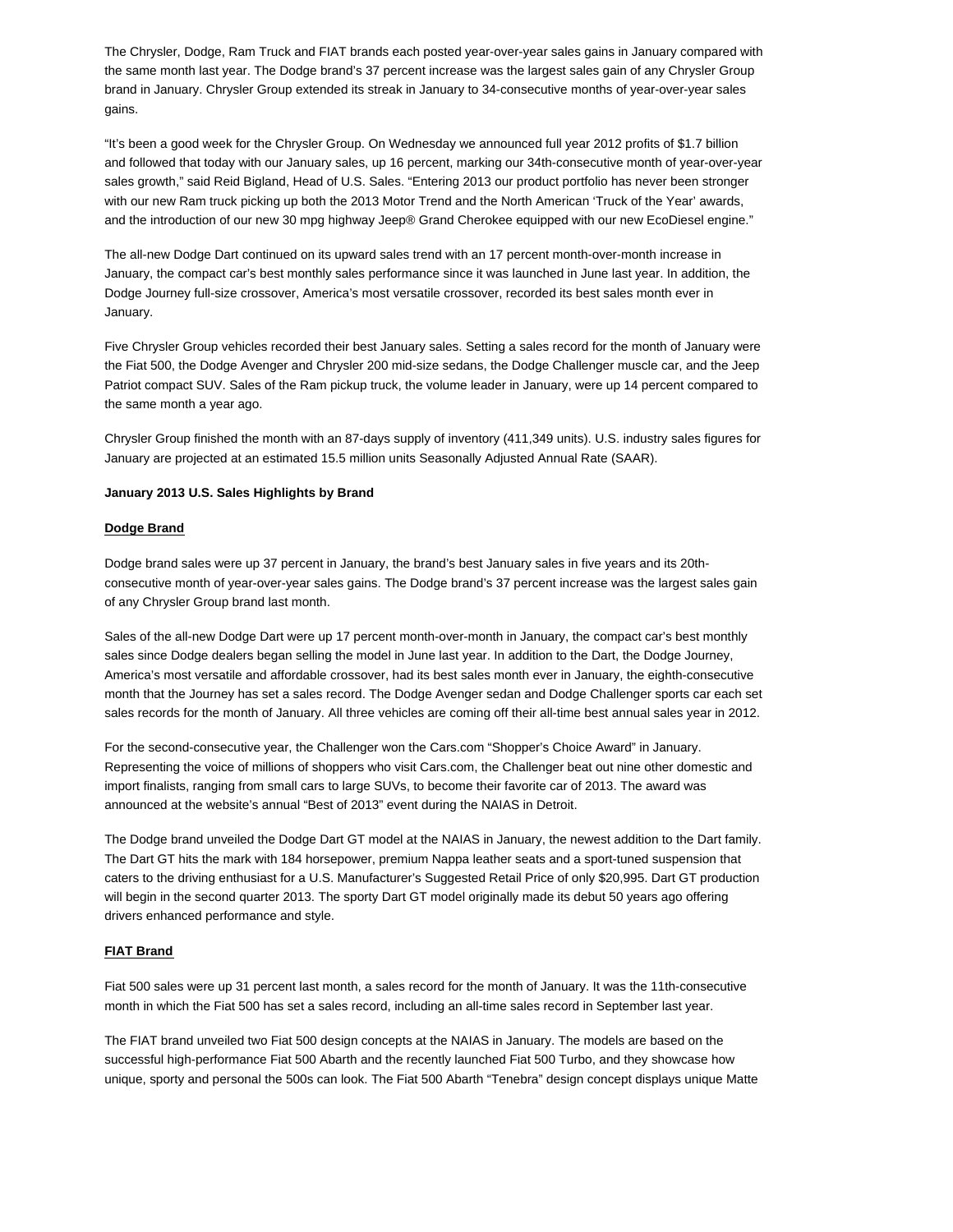Grigio (gray) paint and special appointments including a roof-size Abarth scorpion logo, while the Fiat 500 "Cattiva" design concept highlights the 500 Turbo's sophisticated appearance featuring sporty bi-color look and blacked-out appearance.

# **Chrysler Brand**

Chrysler brand sales were up 18 percent in January, the brand's best January sales in five years and its 19thconsecutive month of year-over-year sales gains. The Chrysler 200 mid-size sedan set a sales record for the month of January with its 26 percent sales gain. The 200 had its best sales year ever in 2012.

Sales of the flagship Chrysler 300 full-size sedan were up 7 percent compared with the same month last year. January was the 300 sedan's 15th-consecutive month of year-over-year sales gains. The Chrysler brand expanded the 300 series sedan lineup in January with the new Chrysler 300 Glacier and Chrysler 300 Motown editions. The 300 Glacier combines the segment's most advanced all-wheel-drive system with best-in-class AWD fuel economy, unique design appointments, world-class technologies, and a fresh look to the stylish and sophisticated 300 series sedan lineup. The limited-edition 300 Motown pays tribute to the Motor City's resurgence and determination through unique style and sounds from original Motown recording artists.

The Chrysler Town & Country won the Polk Automotive Loyalty Award in the minivan category for a record 12thconsecutive time in January. The creators of the minivan, Chrysler has been receiving this award since 2002. For 2012, 31 percent of all returning Town & Country minivan owners bought another Town & Country, according to Polk analysis. The award recognizes manufacturers for superior owner loyalty performance, which is determined when a household that owns a new vehicle returns to market and purchases or leases another new vehicle of the same model or make. In addition, for the eighth year in a row, a panel of consumer-minded Detroit News reader-judges selected the Town & Country the Detroit News Readers' Choice "Best Family Hauler" at the NAIAS. The Town & Country is the most awarded minivan ever.

# **Ram Truck Brand**

The new Ram pickup truck – Motor Trend's 2013 Truck of the Year – extended its streak of year-over-year sales gains to 33-consecutive months. Sales of the Ram pickup truck were up 14 percent in January, the pickup truck's best January sales in six years. Sales of the Light Duty Ram pickup increased 23 percent while Heavy Duty Ram sales were up 11 percent.

On the heels of the significant Motor Trend award, the Ram 1500 was named 2013 North American Truck/Utility of the Year by a panel of automotive experts at the NAIAS in January. The award is unique and considered by many to be one of the world's most prestigious based on its diverse mix of 49 automotive journalists from the U.S. and Canada who serve as the voting jurors. In addition, the Ram 1500 was named Pickup Truck of the Year by Four Wheeler Magazine, a major off-road enthusiast publication, and by Autobytel.com in January.

The Ram 1500 also was named by an independent panel of journalists representing multicultural and mainstream media as the Urban Truck of the Year at the 17th Annual Urban Wheel Awards in January. In addition, the Ram 1500 HFE received the Greener Choices designation for 2013 from the American Council for an Energy-Efficient Economy (ACEEE).

Ram Truck brand sales were up 14 percent in January compared with the same month a year ago.

### **Jeep® Brand**

Jeep brand sales were down 4 percent in January in the U.S. due to Jeep Liberty production ending in August. All other Jeep brand vehicles recorded sales gains during January compared with the same month a year ago. The Jeep Patriot compact SUV set a sales record for the month of January with its 32 percent sales gain. The Patriot's sales record comes on the heels of the model's best ever sales year in 2012. Sales of the Jeep Grand Cherokee were up 4 percent in January, the model's best January sales performance in seven years, while the Jeep Compass compact SUV posted a 33 percent sales gain, its best January sales in six years.

The Jeep brand unveiled the 2014 Jeep Grand Cherokee, Jeep Grand Cherokee SRT, and Jeep Compass at the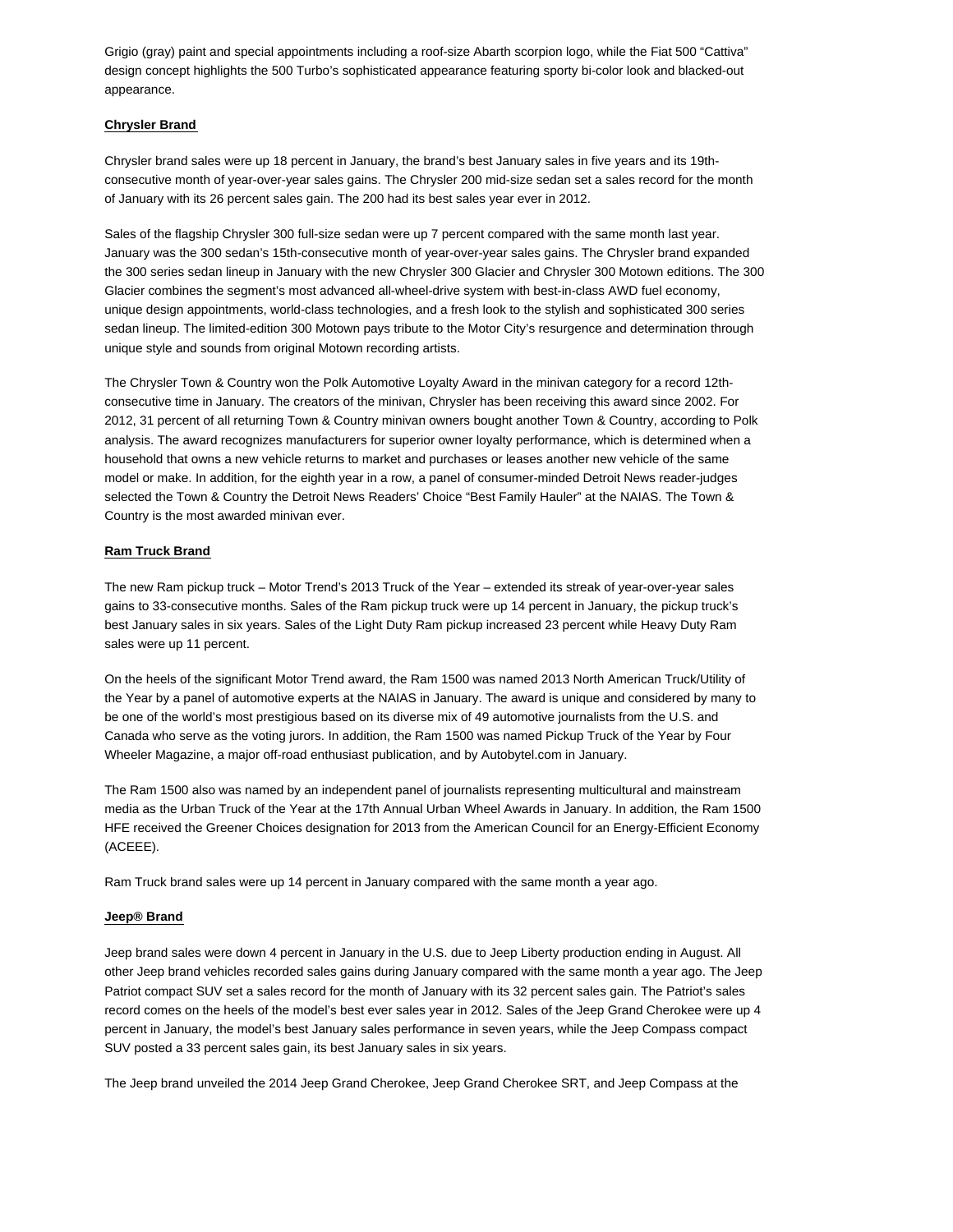NAIAS in January. The new Grand Cherokee delivers a best-in-class 30 mpg highway courtesy of a new 3.0-liter EcoDiesel V-6 engine for North America and a new eight-speed transmission. The EcoDiesel V-6 boasts an unmatched driving range of more than 730 miles.

The 2014 Compass delivers a new six-speed PowerTech automatic transmission, refreshed exterior and interior design, unsurpassed 4x4 off-road capabilities in the compact-SUV segment, and fuel economy of up to 30 mpg highway.

Enhancements for the 2014 Jeep Grand Cherokee SRT include an all-new, fully electronic eight-speed automatic transmission that delivers improved fuel economy, significantly improved towing capacity, and hardware and software revisions that further heighten Grand Cherokee SRT's fun-to-drive factor during a daily commute or for more spirited driving on the race track.

|                       |                | <b>Month Sales</b> | Vol %      |         | <b>Sales CYTD</b> | Vol %      |
|-----------------------|----------------|--------------------|------------|---------|-------------------|------------|
| Model                 | <b>Curr Yr</b> | Pr Yr              | Change     | Curr Yr | Pr Yr             | Change     |
| 500                   | 2,503          | 1,911              | 31%        | 2,503   | 1,911             | 31%        |
| <b>FIAT BRAND</b>     | 2,503          | 1,911              | 31%        | 2,503   | 1,911             | 31%        |
| 200                   | 8,846          | 7,007              | 26%        | 8,846   | 7,007             | 26%        |
| 300                   | 5,325          | 4,960              | 7%         | 5,325   | 4,960             | 7%         |
| Town & Country        | 6,525          | 5,637              | 16%        | 6,525   | 5,637             | 16%        |
| <b>CHRYSLER BRAND</b> | 20,696         | 17,604             | 18%        | 20,696  | 17,604            | 18%        |
| Compass               | 3,116          | 2,340              | 33%        | 3,116   | 2,340             | 33%        |
| Patriot               | 5,248          | 3,966              | 32%        | 5,248   | 3,966             | 32%        |
| Wrangler              | 8,854          | 7,896              | 12%        | 8,854   | 7,896             | 12%        |
| Liberty               | 2,035          | 6,825              | $-70%$     | 2,035   | 6,825             | $-70%$     |
| <b>Grand Cherokee</b> | 11,065         | 10,683             | 4%         | 11,065  | 10,683            | 4%         |
| <b>JEEP BRAND</b>     | 30,318         | 31,710             | $-4%$      | 30,318  | 31,710            | -4%        |
| Caliber               | 13             | 1,149              | $-99%$     | 13      | 1,149             | $-99%$     |
| Dart                  | 7,154          | 0                  | <b>NEW</b> | 7,154   | 0                 | <b>NEW</b> |
| Avenger               | 9,628          | 5,697              | 69%        | 9,628   | 5,697             | 69%        |
| Charger               | 6,411          | 5,537              | 16%        | 6,411   | 5,537             | 16%        |
| Challenger            | 3,497          | 2,551              | 37%        | 3,497   | 2,551             | 37%        |
| Viper                 | 0              | 20                 | $-100%$    | 0       | 20                | $-100%$    |
| Journey               | 8,179          | 4,226              | 94%        | 8,179   | 4,226             | 94%        |
| Caravan               | 4,965          | 8,094              | $-39%$     | 4,965   | 8,094             | $-39%$     |
| Nitro                 | 0              | 1,159              | $-100%$    | 0       | 1,159             | $-100%$    |

### **Chrysler Group LLC U.S. Sales Summary Thru January 2013**